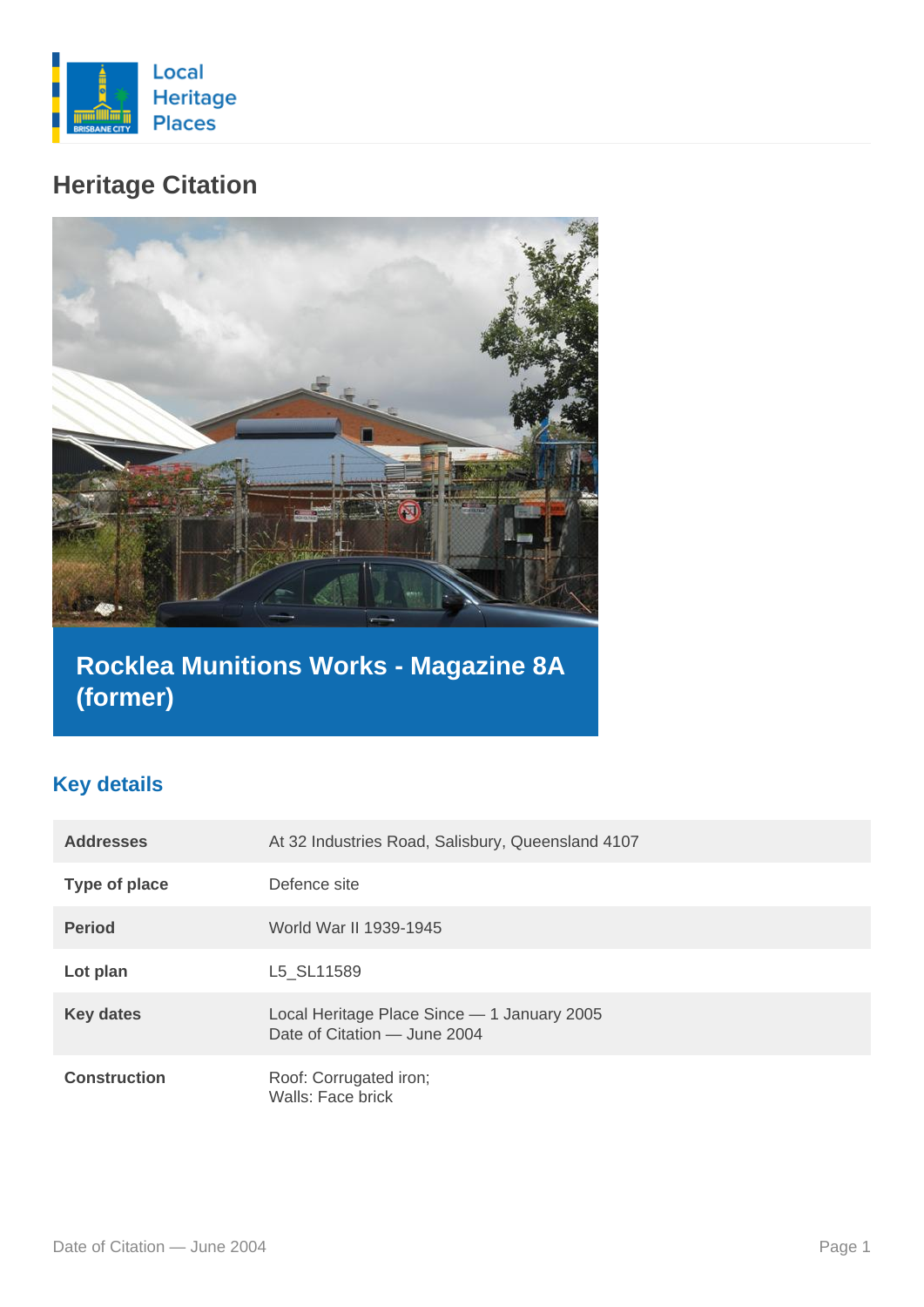| <b>People/associations</b>   | Civil Construction Corp (Builder);<br>Department of the Interior Works and Services Branch (Architect) |
|------------------------------|--------------------------------------------------------------------------------------------------------|
| <b>Criterion for listing</b> | (A) Historical; (B) Rarity; (D) Representative; (G) Social                                             |

The former Magazine 8A is important as one of the Rocklea Munitions Works buildings, which was the only ammunition factory of its kind constructed in Queensland during World War II. At its peak, the Works employed up to 3,000 workers each day. A strong link has been made between the work undertaken in the munitions industry by workers, especially women, and postwar changes in employment. The former Magazine 8A is the only remaining cordite magazine within the former Works complex. Its design features the principal characteristics of a magazine constructed to house explosives.

## **History**

This former Cordite Magazine (Building 8A) was constructed in 1941-42, one of approximately eighty buildings that comprised the Rocklea Munitions Works. Until the closure of the Works it was used to house cordite and percussion caps.

### **The Rocklea Munitions Works**

Consisting principally of two Small Arms Ammunition (SAA) plants, known together as SAA Factory No. 5, and a cartridge case factory, the Rocklea Munitions Works (RMW) was established to supply ammunition to the Eastern Supply Group. Although at the time Queensland was strategically vulnerable, construction of a munitions facility in Brisbane was undertaken to decentralise production and take advantage of an available workforce. Between March 1942 and October 1943 a total of 137,729,208 million rounds of small arms ammunition were produced at the RMW, as well as 1,221,122 brass cartridge cases for 25-pounder shells.

The RMW was constructed on land to the north and south of Evans Road, then known as Compo Road. Prior to the Second World War, although suburban development was slowly occurring on the area, the predominant land usage was still primary production. South of Compo Road James Greer and Ernest Barstow had operated slaughter yards on their respective properties backing on to Rocky Water Holes Creek. The establishment of a Queensland Meat Industry Board and the operation of an abattoir at Cannon Hill as a State utility for the City of Brisbane led to the closure in the early 1930s of private slaughter yards such as those in Compo Road. For the next decade the land was used for grazing purposes.

North of Compo Road, Kathleen Quine, Elijah and Alice Beckett and Janet Jensen operated poultry farms during the interwar years. James Greer also owned land on the north of Compo Road. In expectation of residential growth, Greer had subdivided his 16 acre Portion 205 into 67 allotments. By late 1940 none had sold.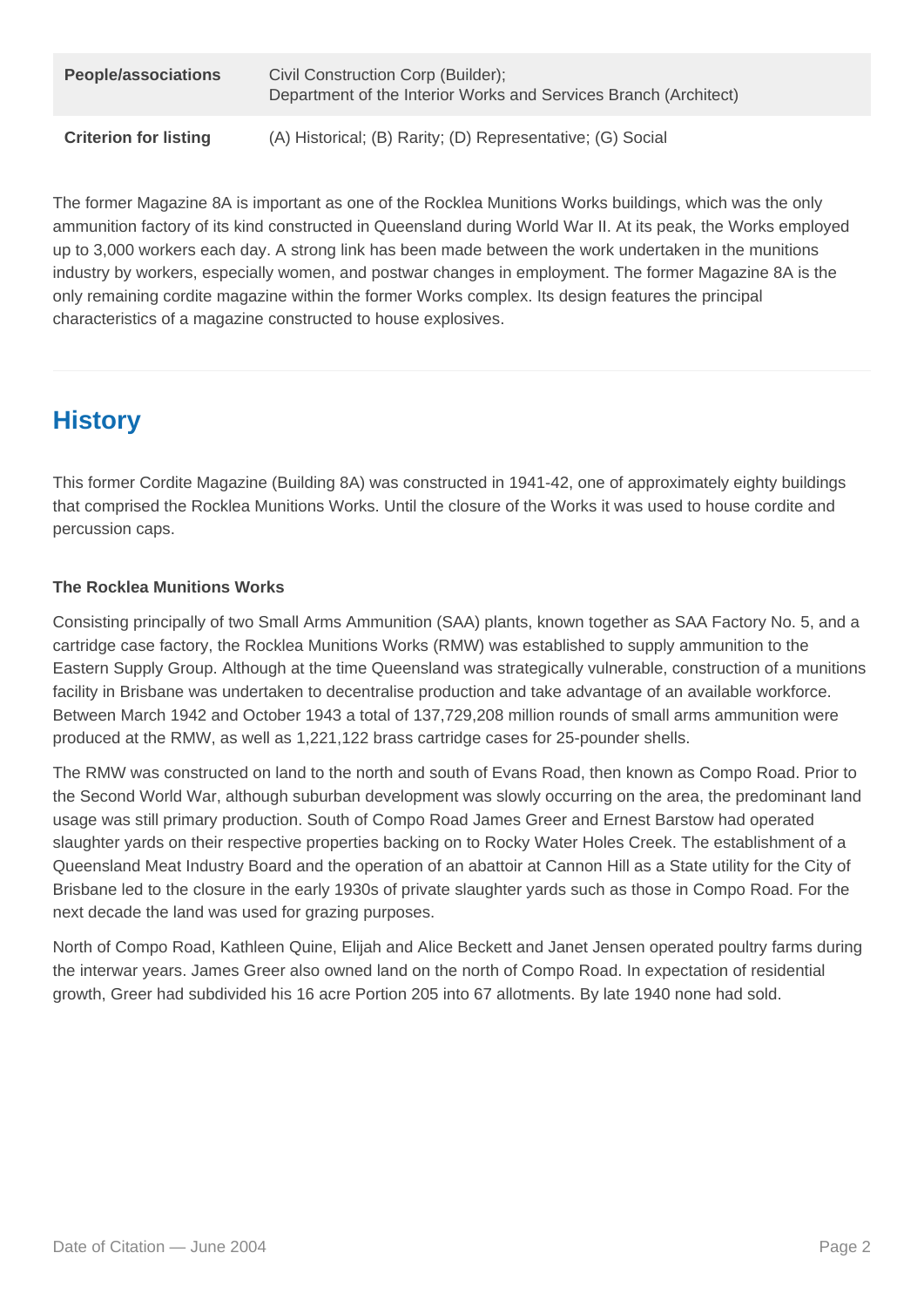As likelihood of war became more apparent, the Minister of Defence announced a rearmament program. This first period of expansion from December 1938 focused on southern states where both raw materials and labour were in close proximity. In June 1940 a second round of munition factory building commenced. A new SAA factory was constructed at Hendon, South Australia, and a cartridge case factory at Finsbury, also in South Australia.

Early in 1941 the Commonwealth announced that an initial £1,500,000 would be spent in the construction of a Small Arms Ammunition factory at Rocklea, Queensland. The Director-General of Munitions, Essington Lewis, chose the Compo Road site on advice from Department of Munitions officers during a visit on 22 January 1941. The site was considered favourable because it was reasonably flat and above flood level, could be provided readily with road, rail, electricity, water and gas services and was accessible to populated areas.

From February 1941 the Works and Services Branch of the Department of the Interior prepared the plans needed for the RMW. As some of the Small Arms Ammunition section was to be a duplication of factories in southern states, Department of Interior officer Clive Heath made a hurried visit to Melbourne to study already established Small Arms Ammunition factories. Where possible plans were sourced from Victoria or traced off preexisting plans. The Small Arms Ammunition factory at Rocklea commenced operations in November 1941, ten months after the site was chosen. The cost of completing the buildings, works, services, air raid precautions and camouflage at the Munitions Works amounted to £989,288.

Establishment of the Rocklea Munitions Works involved:

- Extensive surveying and earthworks by the Queensland Main Road Commission.
- Extending the tram service along Compo Road, work conducted by the Brisbane City Council and the Queensland Main Road Commission.
- Upgrading of water supply and electricity services, including the establishment of two new substations by the Brisbane City Council.
- Construction of approximately 80 buildings. Private contractors and the Civil Construction Corps completed this work.

• Production of the tools, gauges, presses and other engineering machinery needed for gun cartridge making. The Queensland Railway Workshops and prominent Queensland engineering firms assisted in this area of expertise.

As preparation of the site progressed, Department of Munitions officers sought financial approval for expenditure of over £1.6 million on stores, raw materials, plant, machinery, equipment and installation work.

JD O'Shea of the Ammunition Factory at Footscray in Victoria was appointed manager of the Rocklea Works on 1 January 1941. Other staff, notably engineers, came from Victorian munitions establishments and private industry. Technical staff were recruited in Queensland. JB Affleck was Chief Accountant. Special training in Melbourne was provided for twelve appointed Queensland accountants. The factory's business administrator was RJ Bright. He was assisted by metallurgist GR Donaldson. The assistant manager was FE Allen, formerly of the Colonial Sugar Refinery. Following interviews in February 1941 fourteen toolmakers, twenty-two trade workers, twenty-eight process workers and fifty-six 'female operators' were chosen for six months training in Melbourne.

The Queensland Main Roads Commission commenced the cutting and filling ground work for the first large building on site, the SAA factory building (now 32 Commerce Street, Salisbury), on 10 March 1941. The first production lot of 200,000 rounds of cartridge SA Ball .303 inch Mk VII was submitted for Army inspection in February 1942. Other types of ammunition produced included cartridge SA Revolver .455 inch MK II, cartridge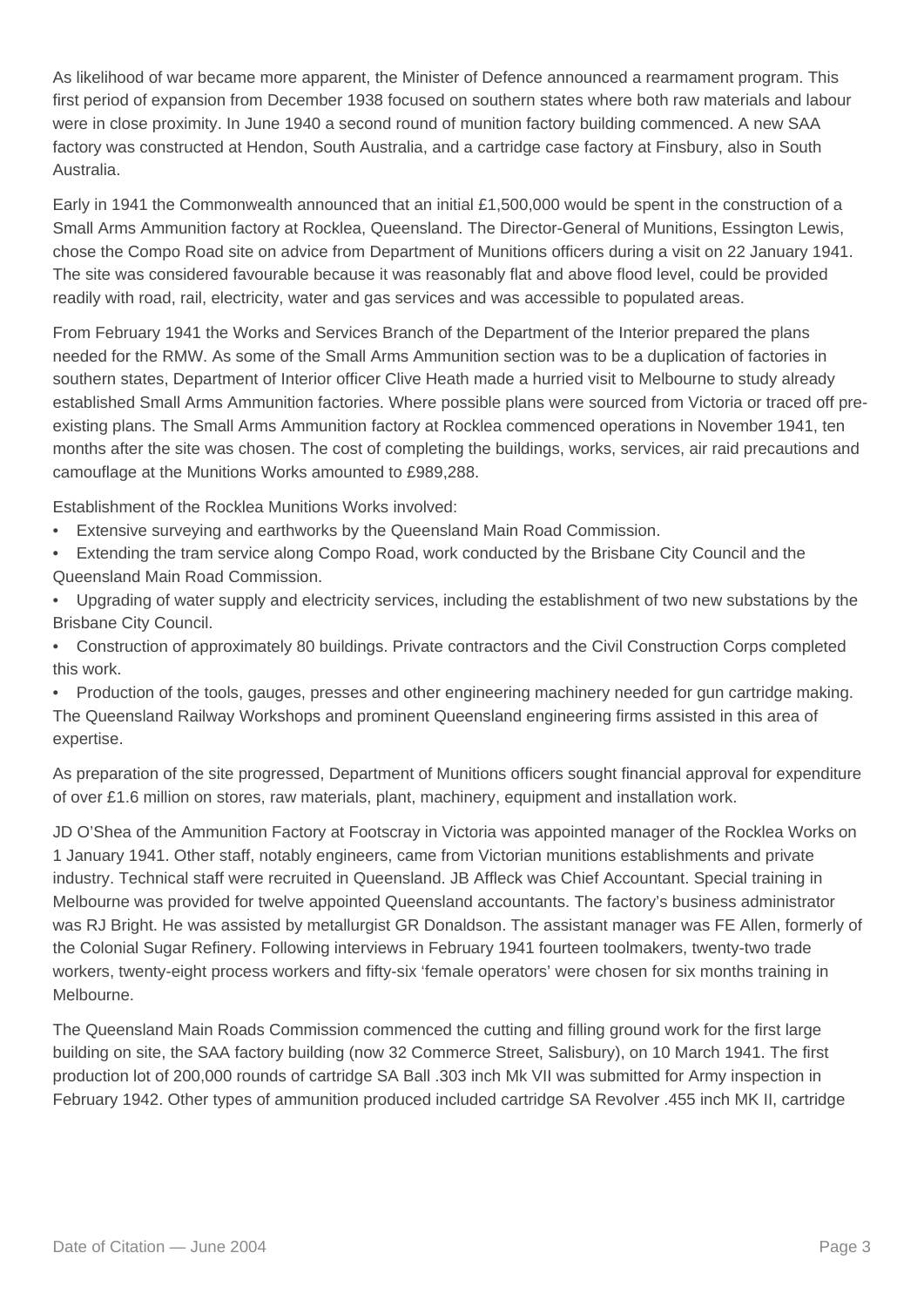SA revolver .455 inch Mk VI and cartridge SA revolver .380 inch Mk II. Production units were as follows:

Cartridge SA Ball .303 Inch Mk VII 127,310,520 Cartridge SA Revolver .455 Inch MK II 162,600 Cartridge SA Revolver .455 Inch Mk VI 1,735,200 Cartridge SA Revolver .380 Inch Mk II 8,520,888 Total 137,729,208

In addition the SAA factory reconditioned and repacked American ammunition, some of which had been salvaged from a wreck site. This involved 'rumbling' the ammunition in granulated cork.

The largest building within the Munitions Works was the QF Case Shop, on which foundation work commenced in May 1941. Manufacture of the 25 pounder QF Case Mk II commenced in April 1942. Under the one roof covering 6.25 acres were two cartridge case plants, each plant capable of producing 1 million cases per annum on a one-shift basis.

Although initially planned for the Ipswich Railway Workshops, the manufacture of Shell QF Smoke 25 pounder Mk III was shifted to Rocklea. Production commenced in a small way in July 1943 but was soon wound down. In August 1943 this section of the Works was removed to Rutherford, NSW.

At its peak the Rocklea Munitions Works employed approximately 3,000 people. The larger Footscray factory in Melbourne, by comparison, employed over 9,000. The peak for Rocklea was reached in May 1943 when 926 men and 1,573 women were recorded as engaged in factory work. An additional 500 men and women worked in the associated areas of Army inspection, food services, medical and welfare. Absenteeism was a problem. The reasons blamed for this included the introduction of night shifts, the regimentation of the work, industrial fatigue and lack of proper meals.

From mid-1943, with the threat of invasion removed and less projected demand for munitions, planning commenced for the conversion of the munitions works buildings to the overhaul of aircraft engines. In November 1943 Cabinet approved £385,000 for this task. Munitions equipment was to be removed from buildings by that same month.

Aircraft engine overhaul at the Rocklea works commenced early in 1944. Banks of sound-proofed engine testing stands were constructed at the eastern end of Evans Road. Unfortunately, the demand for aero engine overhaul had by then decreased. A number of the former Munitions Works buildings were then turned over to the military for use as storage facilities.

By the conclusion of the war eighty-two of the buildings within the former Rocklea Munitions Works were occupied by the Department of the Army, the Royal Navy and the Department of Aircraft Production.

Postwar, the former Rocklea facility was viewed as a significant site for future manufacturing and industry. In 1947 the Queensland Government commenced a progressive purchase of the site, commencing with the area north of Evans Road. By 1947 there were fifty-six tenants on the industrial estate occupying 500,000 square feet (46.45 square metres) of floor space with over 700 employees.

#### **Former Cordite Magazine (Building 8A)**

Cordite is the name given to a smokeless propellant used in the manufacture of munitions. Cordite Mark 1, first produced in Britain by Sir Frederick Abel in 1891,was composed of 58% nitroglycerine, 37% guncotton and 5% mineral (petroleum) jelly. The addition of nitrocellulose (gun cotton) to nitroglycerine allowed the oxygen-rich and relatively unstable liquid to be formed into a soft paste which could be forced through dies or perforations to form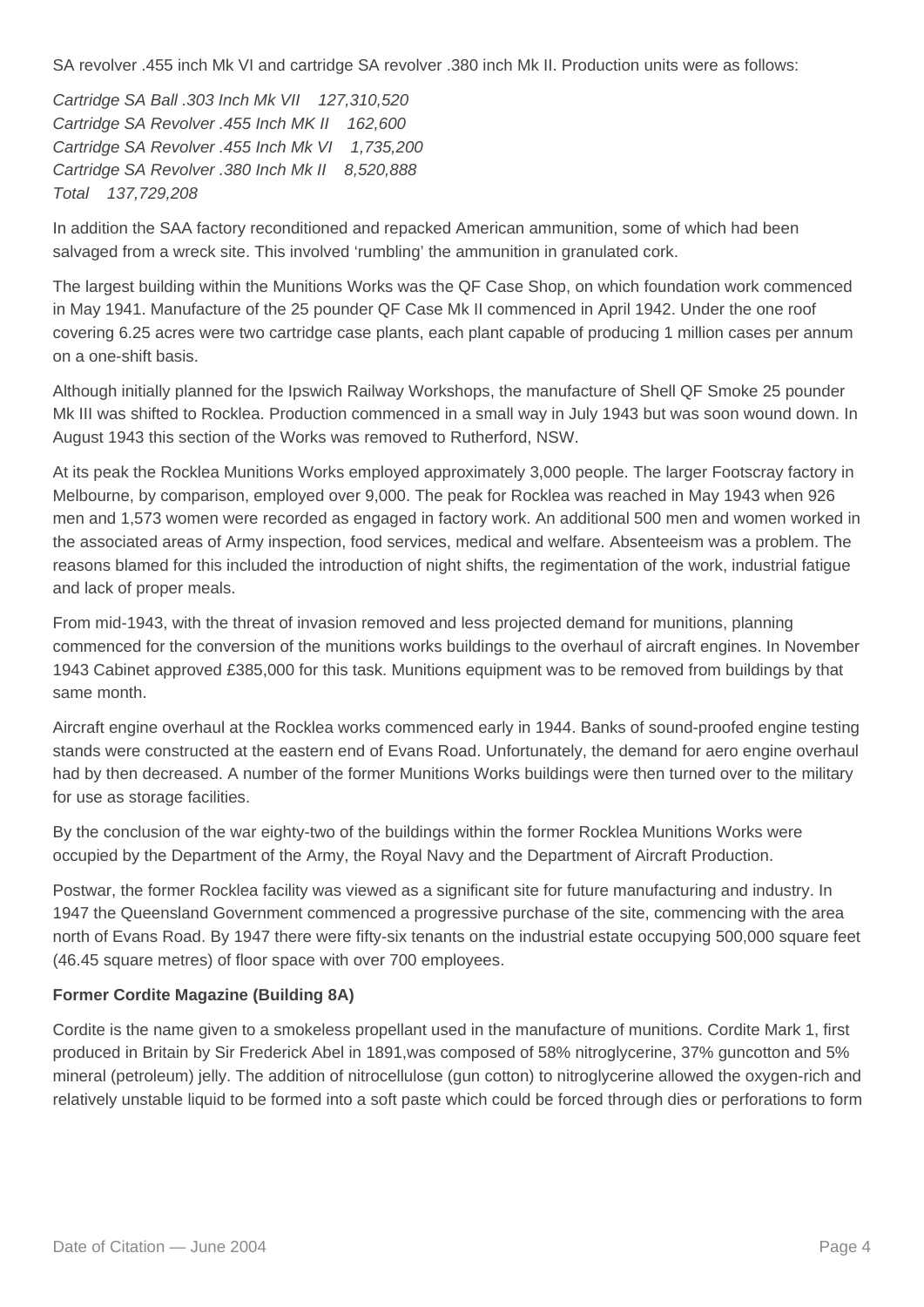cords of explosive between 1 mm and 5 mm wide. The mineral jelly lessened erosion in the bore of the armament and improved storage stability.

Australia's first cordite factory was constructed at Maribyrnong in Victoria in 1909. It supplied the nearby Colonial Ammunition Company, contributing to self-sufficiency in the manufacture of ammunition in Australia. With decentralised production, cordite had to be transported then stored in magazines specifically designed to accommodate this material.

Plans for three cordite magazines at Rocklea, Buildings 8A, 8B and 8C, were completed on 2 April 1941. The buildings were kept small to reduce the impact of accidental explosions. Because of the explosive nature of their contents, the magazines were considered a danger area and located apart from other buildings in the complex.

The magazines also were located at a distance from each other and surrounded by an earthen blast mound which would minimise damage in the event of an explosion.

Cleanways constructed of special concrete ran between the magazines and production areas. On these ran special electrically powered rubber-tyred transport vehicles. These prevented the accumulation of electrostatic charges and kept to a minimum the risk of sparks.

One important design feature of the magazine is its wide overhanging eaves and verandahs. These were to assist in the control of temperature and humidity. Such conditions were necessary as cordite, when kept in moderately high temperatures, over time shows signs of decomposition.

In August 1942 plans were completed for another three magazines, each to have housed 50 tons of explosives, as well as percussion caps. These magazines were not constructed, the explosives stored instead in an old coal mine at Ebbw Vale between Brisbane and Ipswich.

## **Description**

The magazine is a brick building with a timber framed hipped roof clad in corrugated iron. It features wide overhanging eaves.

## **Statement of significance**

### **Relevant assessment criteria**

This is a place of local heritage significance and meets one or more of the local heritage criteria under the Heritage planning scheme policy of the *Brisbane City Plan 2014*. It is significant because: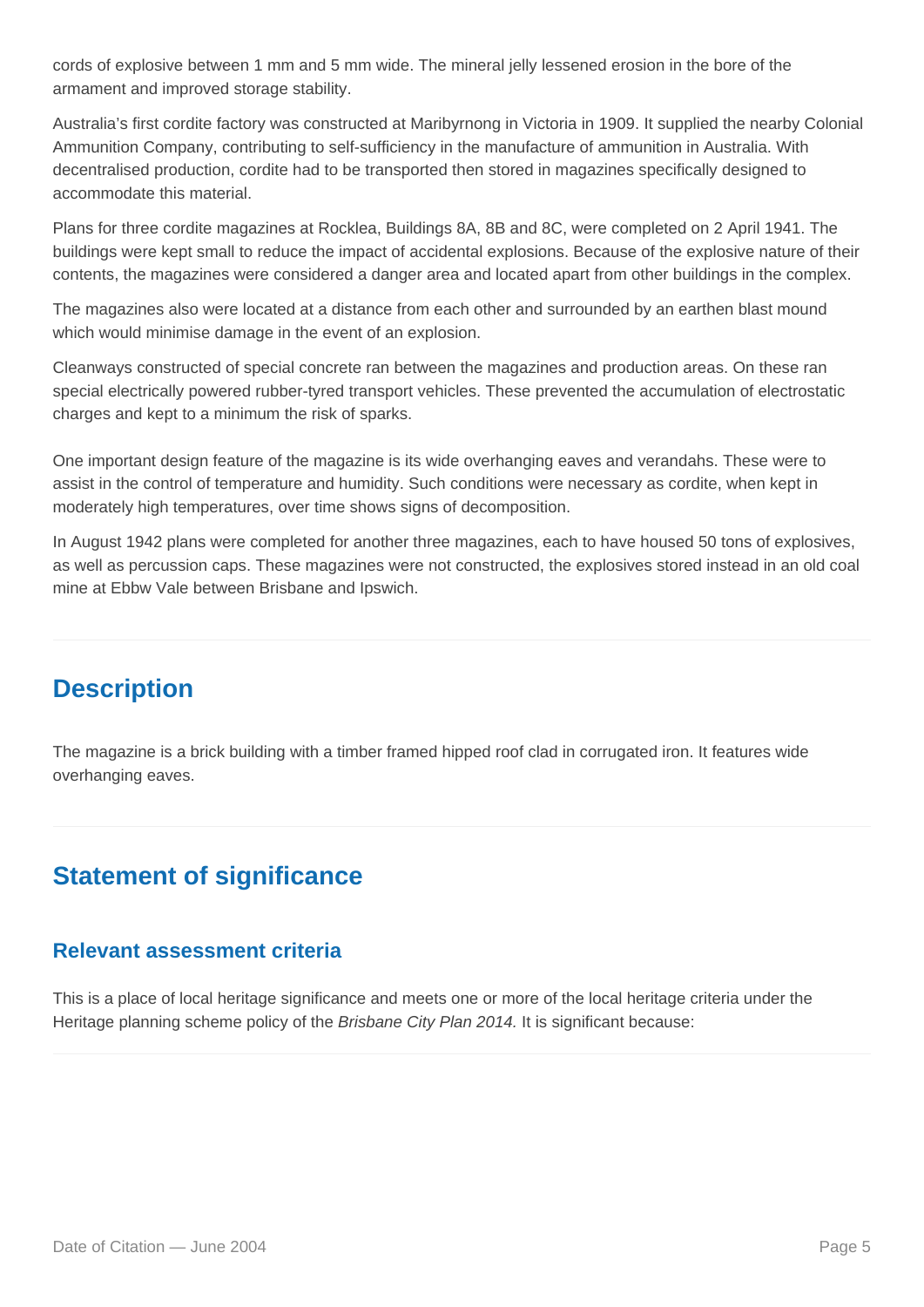### **Historical**

CRITERION A

The place is important in demonstrating the evolution or pattern of the city's or local area's history

as one of the buildings of the former Rocklea Munitions Works.

#### **Rarity**

CRITERION B

The place demonstrates rare, uncommon or endangered aspects of the city's or local area's cultural heritage

As one of the buildings within the only Munitions Works established in Queensland during World War II and as the only remaining of three cordite magazines constructed

#### **Representative**

CRITERION D

The place is important in demonstrating the principal characteristics of a particular class or classes of cultural places

as a good example of a cordite magazine building utilised in World War II as part of the larger Rocklea Munitions Factory.

#### **Social**

CRITERION G

The place has a strong or special association with the life or work of a particular community or cultural group for social, cultural or spiritual reasons

as a building within an industrial site that at its peak employed up to 3,000 workers each day.

## **References**

1. A & B Journal of **Queensland**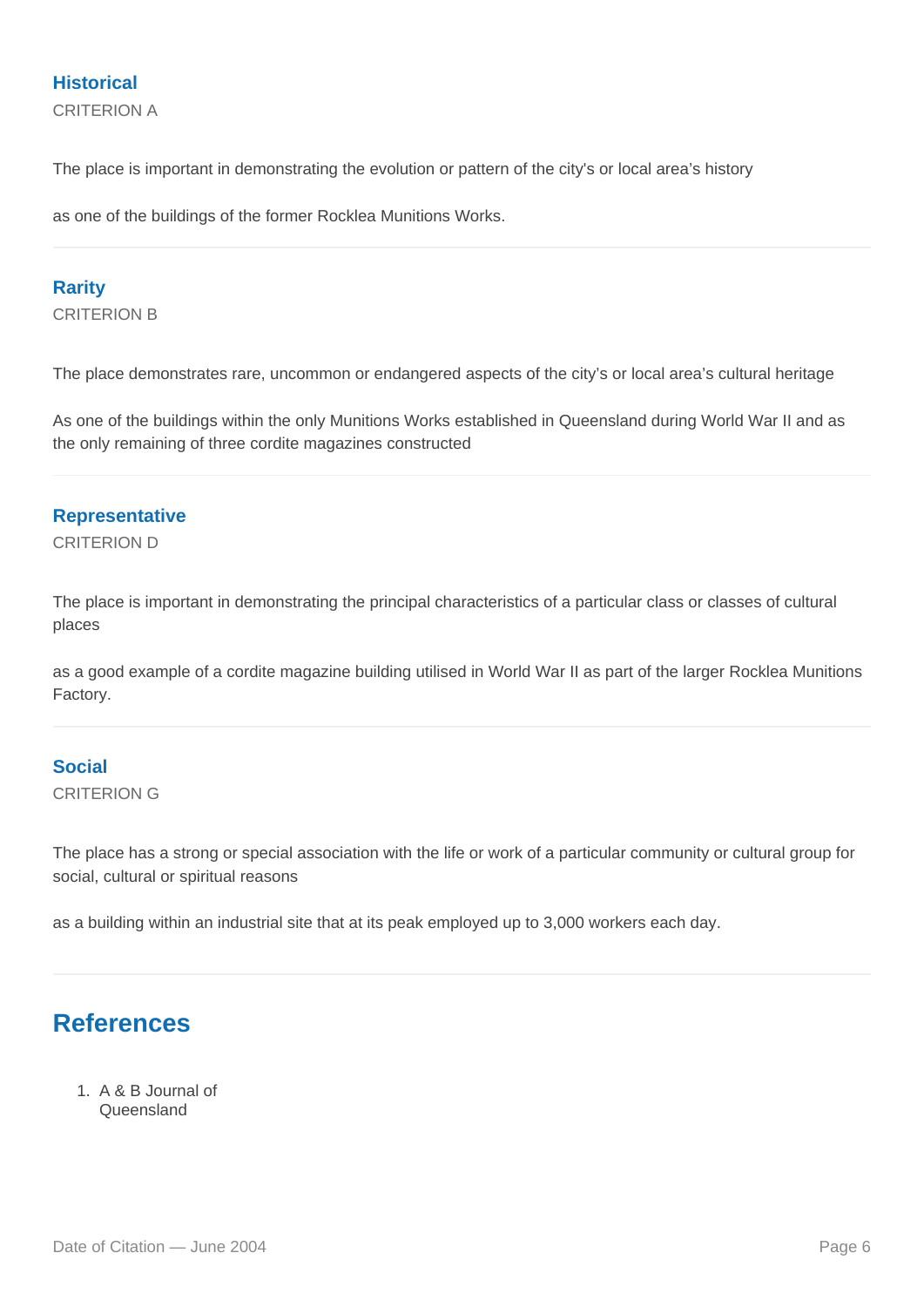, February 1941, April 1941, September 1941, October 1941

- 2. Australian Heritage Database, ADI Footscray, Gordon Street, Footscray, Vic
- 3. Brisbane City Council Minutes, 1940-44, 1947-48
- 4. Brisbane City Council Water Supply and Sewerage Detail Plans
- 5. Byrnes, Matthew (ed.) Wartime recollections. Brisbane: Australia Remembers 1945-1995 Moreton Commemorative Committee, 1995
- 6. Coopers Plains Local History Group, A closer look at Salisbury and Nathan Heights, Brisbane: CPLHG, 2000
- 7. Courier Mail, 15 March 1941, 31 March 1941, 21 April 1941
- 8. Department of Natural Resources, Queensland Certificates of title and other records.
- 9. Environmental Protection Agency
- 10. JOL Estate Map Collection and photographic collection
- 11. National Australian Archives (Queensland)
- 12. National Australian Archives (Queensland) J56/11; QL686 Part 1; Rocklea Munitions acquisition of site Part 1
- 13. National Australian Archives (Queensland) J56/11; QL686 Part 1B; Rocklea Munitions acquisition of site Part 1B
- 14. National Australian Archives (Queensland) J56/11; QL686 Part 2; Rocklea Munitions acquisition of site Part 2
- 15. National Australian Archives (Queensland) J56/11; QL686 Part 3; Rocklea Munitions acquisition of site Part 3
- 16. National Australian Archives (Queensland) J2682; W6186 to QS3128; Register of architectural plans and sketch plans, single number
- 17. J2774; W11932; Rocklea ammunition factory 50 ton explosives magazine
- 18. National Australian Archives (Victoria)
- 19. National Australian Archives (Victoria), Series MP438/3/0; S/43; History of the Ammunition Factory Rocklea Queensland
- 20. Queensland Main Roads Commission, A history of the Queensland Main Roads during World War Two 1939-1945
- 21. Trotter, Robin and Colin Mercer, Historical study: Cannon Hill Saleyards
- 22. Ross, A. T. Armed and ready: The industrial development and defence of Australia 1900-1945. Sydney: Turnton & Armstrong, 1995
- 23. http://www.aeroballisticsonline.com